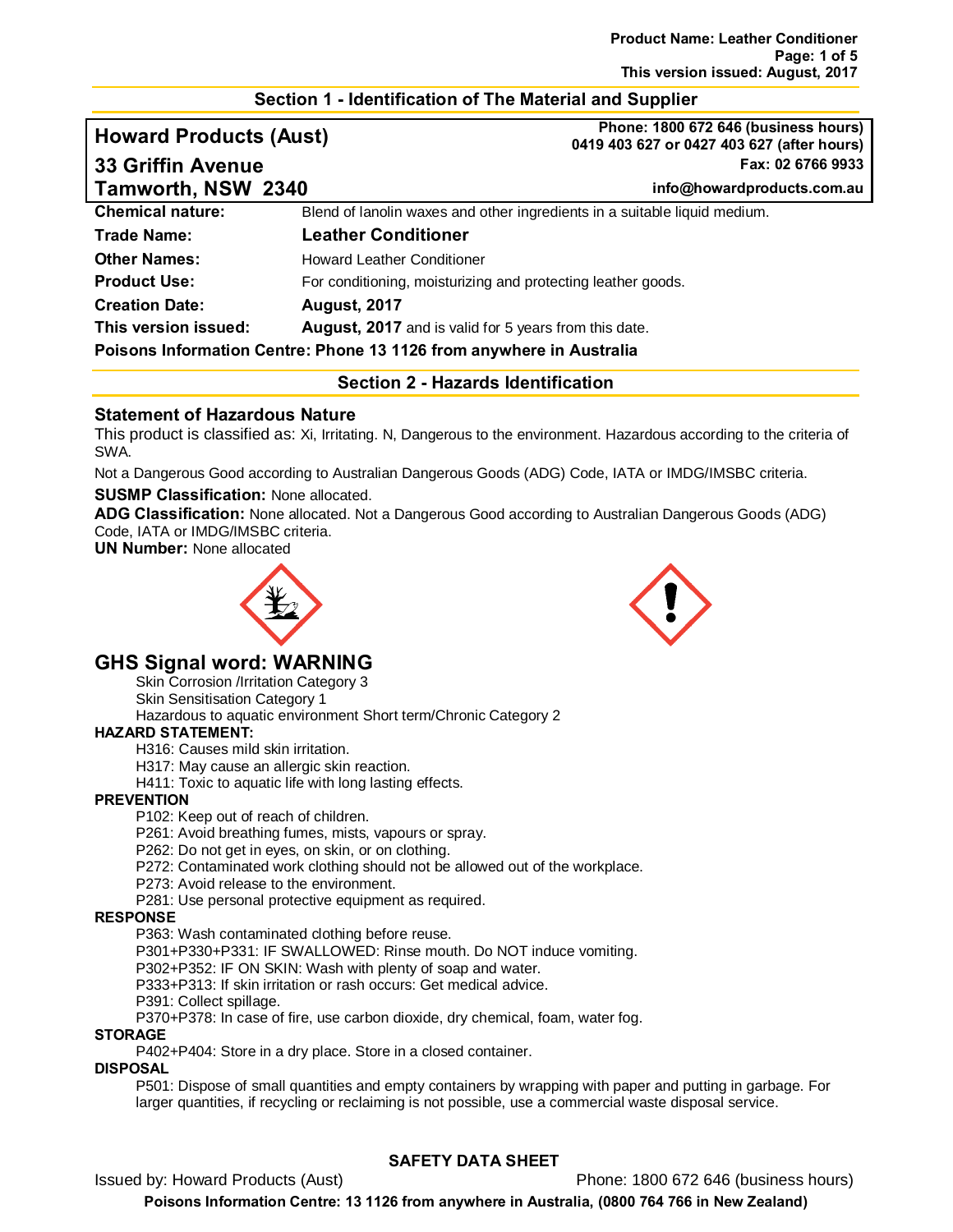#### **Emergency Overview**

**Physical Description & Colour:** Light tan coloured creamy liquid. **Odour:** Characteristic odour.

**Major Health Hazards:** possible skin sensitiser.

| <b>Section 3 - Composition/Information on Ingredients</b> |               |           |                |                           |  |
|-----------------------------------------------------------|---------------|-----------|----------------|---------------------------|--|
| Ingredients                                               | <b>CAS No</b> | Conc,%    | TWA $(mg/m^3)$ | STEL (mg/m <sup>3</sup> ) |  |
| Liquid hydrocarbon                                        | 8042-47-5     | $25 - 50$ | not set        | not set                   |  |
| Coconut oil                                               | 8001-31-8     | $10 - 25$ | not set        | not set                   |  |
| Oils, lard                                                | 8016-28-2     | $10 - 25$ | not set        | not set                   |  |
| Lanolin                                                   | 8006-54-0     | $10 - 25$ | not set        | not set                   |  |
| Beeswax                                                   | 8012-89-3     | $10 - 25$ | not set        | not set                   |  |
| D-limonene                                                | 5989-27-5     | $5 - 10$  | not set        | not set                   |  |
| Dimethylol-5,5-dimethylhydantoin                          | 6440-58-0     | $1 - 5$   | not set        | not set                   |  |
| Aloe                                                      | 8001-97-6     | $1 - 5$   | not set        | not set                   |  |
| Carnauba wax                                              | 8015-86-9     | $1 - 5$   | not set        | not set                   |  |

This is a commercial product whose exact ratio of components may vary slightly. Minor quantities of other non hazardous ingredients are also possible.

The SWA TWA exposure value is the average airborne concentration of a particular substance when calculated over a normal 8 hour working day for a 5 day working week. The STEL (Short Term Exposure Limit) is an exposure value that may be equalled (but should not be exceeded) for no longer than 15 minutes and should not be repeated more than 4 times per day. There should be at least 60 minutes between successive exposures at the STEL. The term "peak "is used when the TWA limit, because of the rapid action of the substance, should never be exceeded, even briefly.

## **Section 4 - First Aid Measures**

## **General Information:**

You should call The Poisons Information Centre if you feel that you may have been poisoned, burned or irritated by this product. The number is 13 1126 from anywhere in Australia (0800 764 766 in New Zealand) and is available at all times. Have this SDS with you when you call.

**Inhalation:** First aid is not generally required. If in doubt, contact a Poisons Information Centre or a doctor.

**Skin Contact:** Wash gently and thoroughly with water (use non-abrasive soap if necessary) for 10 minutes or until chemical is removed. If irritation persists, repeat flushing and obtain medical advice.

**Eye Contact:** No effects expected. If irritation does occur, flush contaminated eye(s) with lukewarm, gently flowing water for 5 minutes or until the product is removed. Obtain medical advice if irritation becomes painful or lasts more than a few minutes. Take special care if exposed person is wearing contact lenses.

**Ingestion:** If product is swallowed or gets in mouth, do NOT induce vomiting; wash mouth with water and give some water to drink. If symptoms develop, or if in doubt contact a Poisons Information Centre or a doctor.

## **Section 5 - Fire Fighting Measures**

**Fire and Explosion Hazards**: The major hazard in fires is usually inhalation of heated and toxic or oxygen deficient (or both), fire gases. There is no risk of an explosion from this product under normal circumstances if it is involved in a fire. Violent steam generation or eruption may occur upon application of direct water stream on hot liquids.

Fire decomposition products from this product may be toxic if inhaled. Take appropriate protective measures. **Extinguishing Media:** In case of fire, use carbon dioxide, dry chemical, foam, water fog.

**Fire Fighting:** If a significant quantity of this product is involved in a fire, call the fire brigade.

| <b>Flash point:</b>              | No data  |
|----------------------------------|----------|
| <b>Upper Flammability Limit:</b> | No data. |
| <b>Lower Flammability Limit:</b> | No data. |
| <b>Autoignition temperature:</b> | No data. |
| <b>Flammability Class:</b>       | No data. |

## **Section 6 - Accidental Release Measures**

**Accidental release:** This product is sold in small packages, and the accidental release from one of these is not usually a cause for concern. For minor spills, clean up, rinsing to sewer and put empty container in garbage. Although no special protective clothing is normally necessary because of occasional minor contact with this product, it is good

## **SAFETY DATA SHEET**

Issued by: Howard Products (Aust) Phone: 1800 672 646 (business hours)

**Poisons Information Centre: 13 1126 from anywhere in Australia, (0800 764 766 in New Zealand)**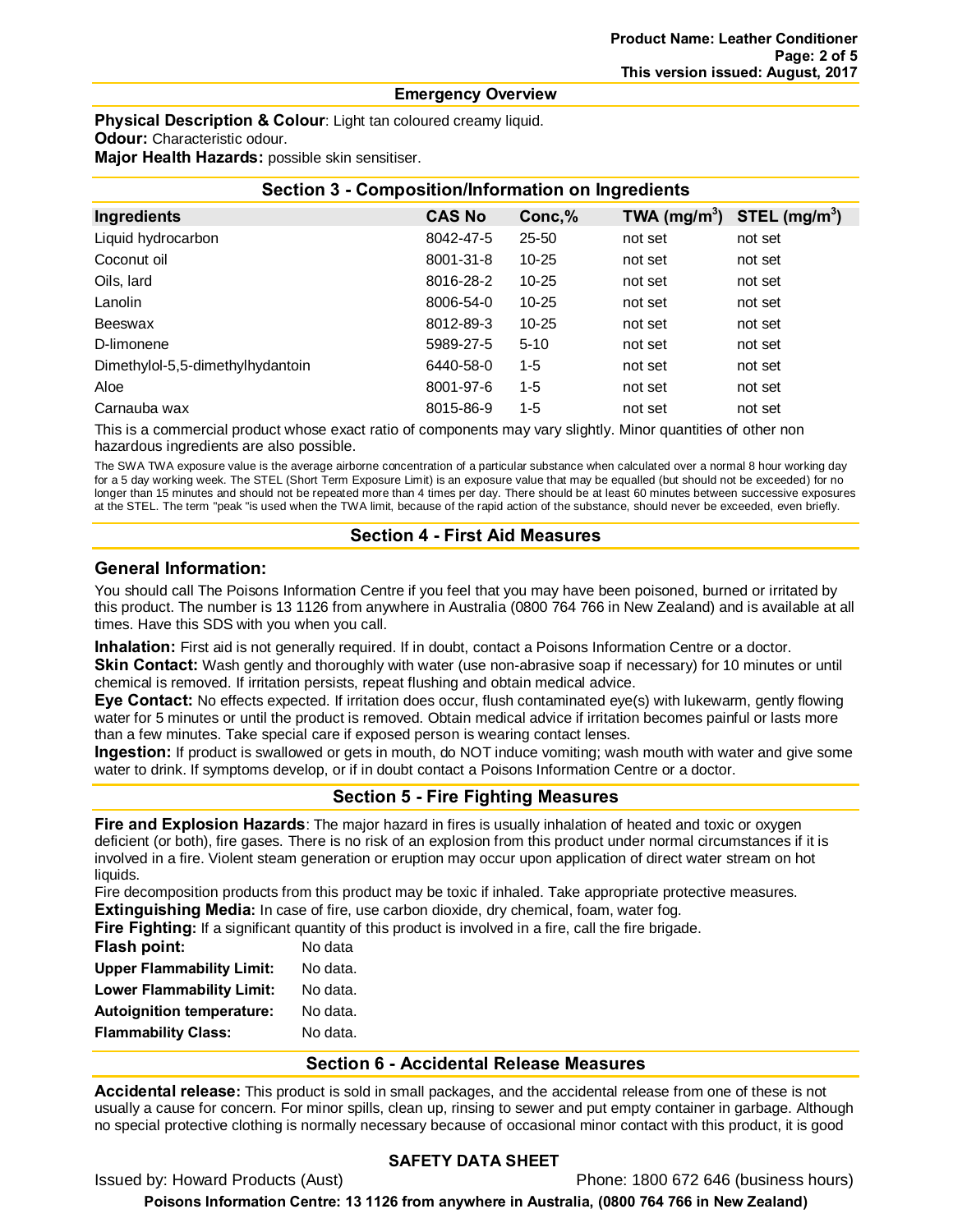practice to wear impermeable gloves when handling chemical products. In the event of a major spill, prevent spillage from entering drains or water courses and call emergency services.

## **Section 7 - Handling and Storage**

**Handling:** Keep exposure to this product to a minimum, and minimise the quantities kept in work areas. Check Section 8 of this SDS for details of personal protective measures, and make sure that those measures are followed. The measures detailed below under "Storage" should be followed during handling in order to minimise risks to persons using the product in the workplace. Also, avoid contact or contamination of product with incompatible materials listed in Section 10.

**Storage:** Store packages of this product in a cool place. Make sure that containers of this product are kept tightly closed. Keep containers dry and away from water. Make sure that the product does not come into contact with substances listed under "Incompatibilities" in Section 10. Some liquid preparations settle or separate on standing and may require stirring before use. Check packaging - there may be further storage instructions on the label.

## **Section 8 - Exposure Controls and Personal Protection**

The following Australian Standards will provide general advice regarding safety clothing and equipment:

Respiratory equipment: **AS/NZS 1715**, Protective Gloves: **AS 2161**, Occupational Protective Clothing: AS/NZS 4501 set 2008, Industrial Eye Protection: **AS1336** and **AS/NZS 1337**, Occupational Protective Footwear: **AS/NZS2210**.

#### **SWA Exposure Limits TWA (mg/m3**

**) STEL (mg/m3 )**

Exposure limits have not been established by SWA for any of the significant ingredients in this product.

No special equipment is usually needed when occasionally handling small quantities. The following instructions are for bulk handling or where regular exposure in an occupational setting occurs without proper containment systems. **Ventilation:** No special ventilation requirements are normally necessary for this product. However make sure that the work environment remains clean and that vapours and mists are minimised.

**Eye Protection:** Eye protection such as protective glasses or goggles is recommended when this product is being used.

**Skin Protection:** If you believe you may have a sensitisation to this product or any of its declared ingredients, you should prevent skin contact by wearing impervious gloves, clothes and, preferably, apron. Make sure that all skin areas are covered. See below for suitable material types.

**Protective Material Types:** There is no specific recommendation for any particular protective material type. **Respirator:** Usually, no respirator is necessary when using this product. However, if you have any doubts consult the Australian Standard mentioned above.

Safety deluge showers should, if practical, be provided near to where this product is being handled commercially.

#### **Section 9 - Physical and Chemical Properties:**

| <b>Physical Description &amp; colour:</b> | Light tan coloured creamy liquid.                |
|-------------------------------------------|--------------------------------------------------|
| Odour:                                    | Characteristic odour.                            |
| <b>Boiling Point:</b>                     | Not available.                                   |
| <b>Freezing/Melting Point:</b>            | No specific data. Liquid at normal temperatures. |
| <b>Volatiles:</b>                         | No data.                                         |
| <b>Vapour Pressure:</b>                   | Negligible at normal ambient temperatures.       |
| <b>Vapour Density:</b>                    | No data.                                         |
| <b>Specific Gravity:</b>                  | 0.84                                             |
| <b>Water Solubility:</b>                  | Negligible.                                      |
| pH:                                       | No data.                                         |
| <b>Volatility:</b>                        | Negligible at normal ambient temperatures.       |
| <b>Odour Threshold:</b>                   | No data.                                         |
| <b>Evaporation Rate:</b>                  | No data.                                         |
| <b>Coeff Oil/water Distribution:</b>      | No data                                          |
| <b>Autoignition temp:</b>                 | No data.                                         |

## **Section 10 - Stability and Reactivity**

**Reactivity:** This product is unlikely to react or decompose under normal storage conditions. However, if you have any doubts, contact the supplier for advice on shelf life properties.

**Conditions to Avoid:** This product should be kept in a cool place, preferably below 30°C. Keep containers tightly closed. Containers should be kept dry.

**Incompatibilities:** strong oxidising agents.

#### **SAFETY DATA SHEET**

Issued by: Howard Products (Aust) Phone: 1800 672 646 (business hours) **Poisons Information Centre: 13 1126 from anywhere in Australia, (0800 764 766 in New Zealand)**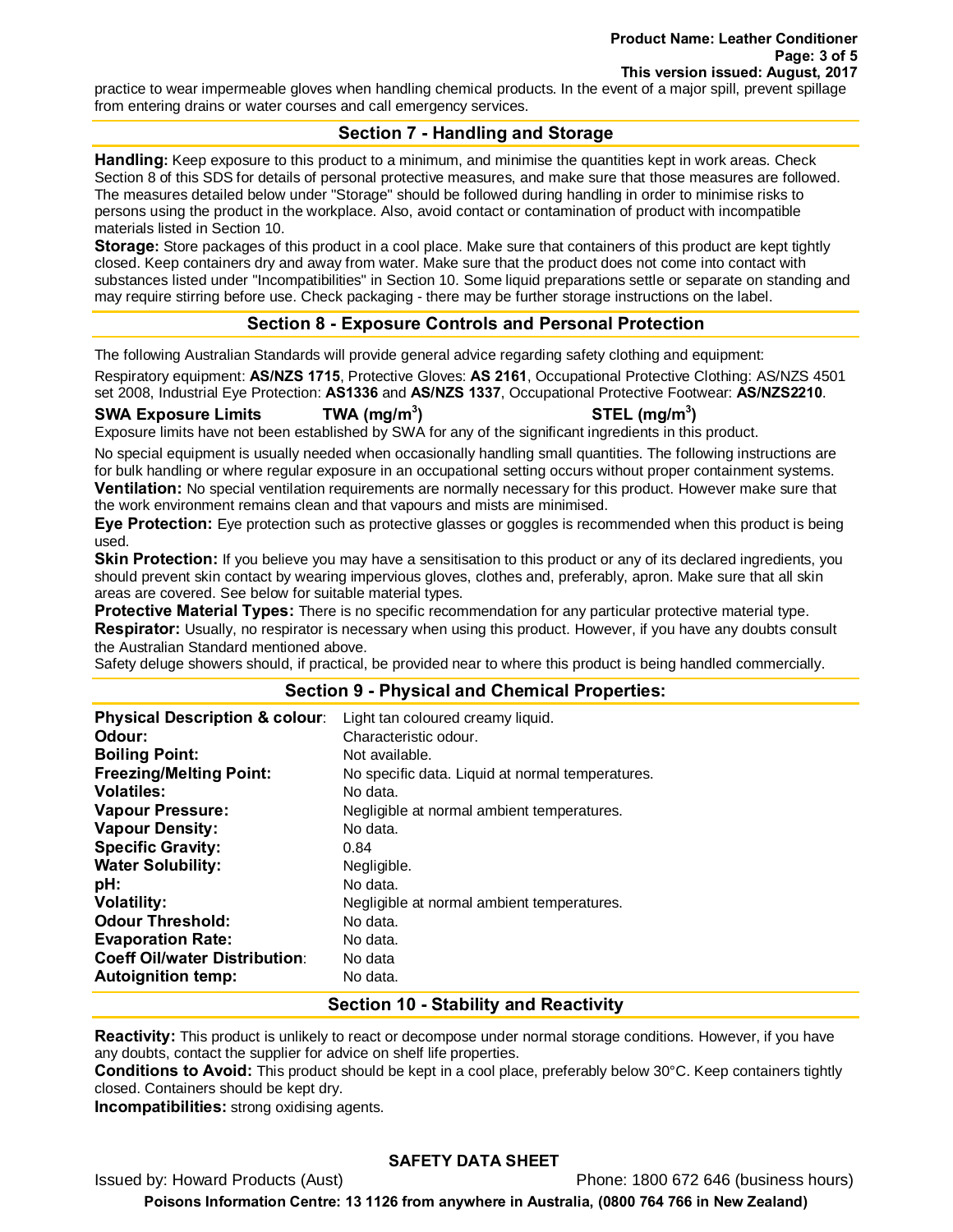#### **Product Name: Leather Conditioner Page: 4 of 5 This version issued: August, 2017**

**Fire Decomposition:** Combustion forms carbon dioxide, and if incomplete, carbon monoxide and possibly smoke. Water is also formed. Carbon monoxide poisoning produces headache, weakness, nausea, dizziness, confusion, dimness of vision, disturbance of judgment, and unconsciousness followed by coma and death. **Polymerisation:** This product will not undergo polymerisation reactions.

## **Section 11 - Toxicological Information**

# **Local Effects:**

**Target Organs:** There is no data to hand indicating any particular target organs.

D-limonene is classed by SWA as a potential sensitiser by skin contact.

#### **Classification of Hazardous Ingredients**

|                                                           | <b>Potential Health Effects</b>      |  |
|-----------------------------------------------------------|--------------------------------------|--|
| D-limonene: LD <sub>50</sub> Oral, Rat 4400mg/kg          | $LD_{50}$ Dermal, Rabbit = 5000mg/kg |  |
| Lanolin: LD <sub>50</sub> Oral, Rat >5000mg/kg            |                                      |  |
| Liquid Hydrocarbon: LD <sub>50</sub> Oral, Rat >5000mg/kg |                                      |  |
| Skin sensitisation . category 1                           |                                      |  |
| • Skin irritation . category 2                            |                                      |  |
| D-limonene                                                | >=1%Conc<20%: Xi; R43                |  |
| Ingredient                                                | <b>Risk Phrases</b>                  |  |
|                                                           |                                      |  |

**Persons sensitised to d-limonene should avoid contact with this product.**

## **Inhalation:**

**Short Term Exposure:** Exposure to solvent vapour concentrations from the component solvents in excess of the stated occupational exposure limits may result in adverse health effects such as mucous membrane and respiratory system irritation and adverse effects on the kidneys, liver and central nervous system. Symptoms include headache, nausea, dizziness, fatigue, muscular weakness, drowsiness and in extreme cases, loss of consciousness.

**Long Term Exposure:** No data for health effects associated with long term inhalation.

## **Skin Contact:**

Short Term Exposure: Classified as a potential sensitiser by skin contact. Exposure to a skin sensitiser, once sensitisation has occurred, may manifest itself as skin rash or inflammation, and in some individuals this reaction can be severe. Repeated or prolonged contact with the preparation may cause removal of natural fat from the skin resulting in dryness, irritation and possible non-allergic contact dermatitis. Solvents may also be absorbed through the skin.

**Long Term Exposure:** No data for health effects associated with long term skin exposure.

## **Eye Contact:**

**Short Term Exposure:** Splashes of liquid in the eyes may cause irritation and soreness with possible reversible damage.

**Long Term Exposure:** No data for health effects associated with long term eye exposure.

## **Ingestion:**

**Short Term Exposure:** Significant oral exposure is considered to be unlikely. Available data shows that this product is not harmful. However, this product may be irritating to mucous membranes but is unlikely to cause anything more than transient discomfort.

**Long Term Exposure:** No data for health effects associated with long term ingestion.

## **Carcinogen Status:**

**SWA:** No significant ingredient is classified as carcinogenic by SWA.

**NTP:** No significant ingredient is classified as carcinogenic by NTP.

**IARC:** D-limonene is Class 3 - unclassifiable as to carcinogenicity to humans.

See the IARC website for further details. A web address has not been provided as addresses frequently change.

## **Section 12 - Ecological Information**

Toxic to aquatic organisms, may cause long-term adverse effects to the aquatic environment.

## **Section 13 - Disposal Considerations**

**Disposal:** Dispose of small quantities and empty containers by wrapping with paper and putting in garbage. For larger quantities, if recycling or reclaiming is not possible, use a commercial waste disposal service.

## **SAFETY DATA SHEET**

Issued by: Howard Products (Aust) Phone: 1800 672 646 (business hours)

**Poisons Information Centre: 13 1126 from anywhere in Australia, (0800 764 766 in New Zealand)**